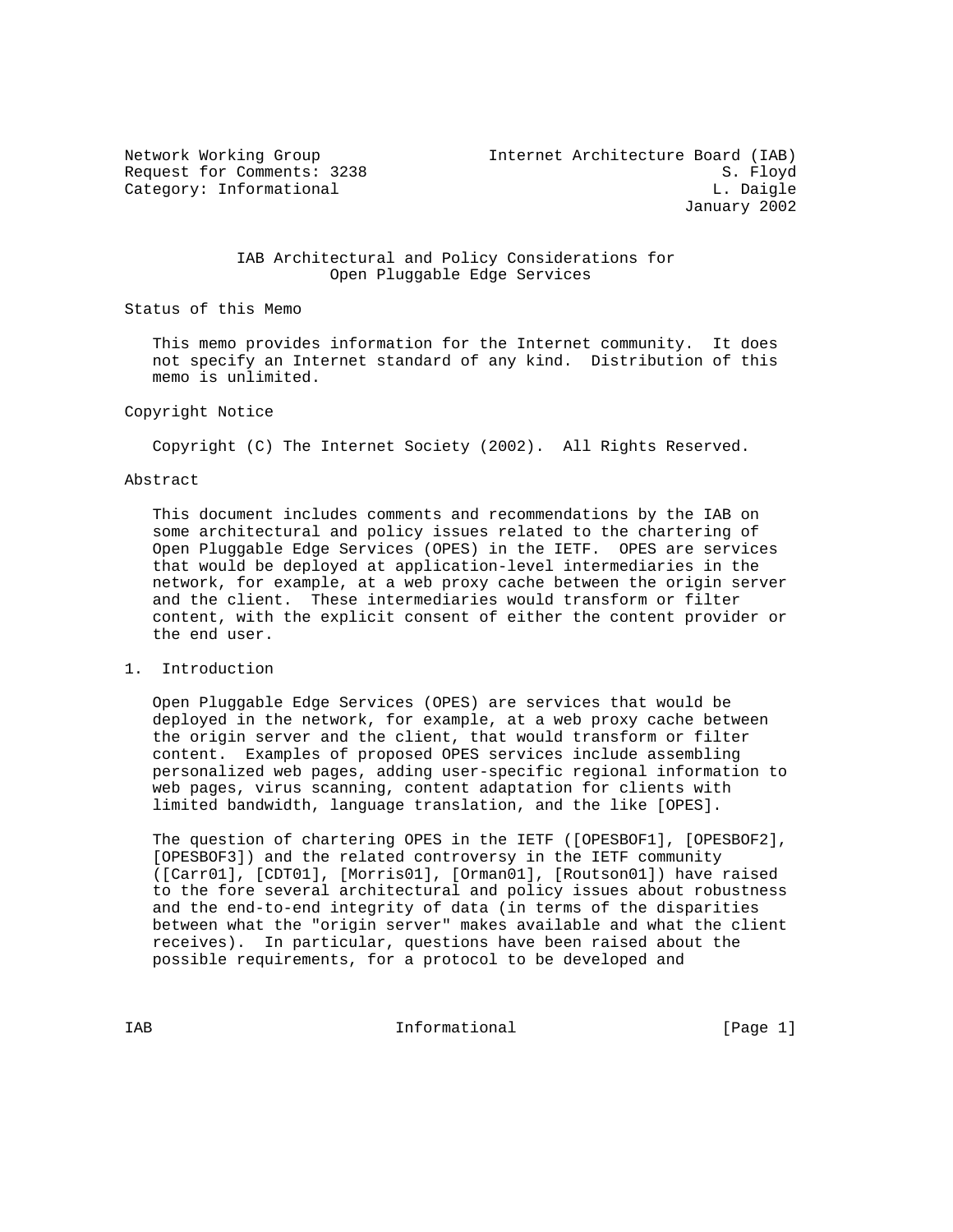standardized in the IETF, for that protocol to protect the end-to-end privacy and integrity of data. This document attempts to address some of the architectural and policy issues that have been unresolved in the chartering of OPES, and to come to some common recommendations from the IAB regarding these issues.

 The purpose of this document is not to recommend specific solutions for OPES, or even to mandate specific functional requirements. This is also not a recommendation to the IESG about whether or not OPES should be chartered. Instead, these are recommendations on issues that any OPES solutions standardized in the IETF should be required to address, similar to the "Security Considerations" currently required in IETF documents [RFC2316]. As an example, one way to address security issues is to show that appropriate security mechanisms have been provided in the protocol, and another way to address security issues is to demonstrate that no security issues apply to this particular protocol. (Note however that a blanket sentence that "no security issues are involved" is never considered sufficient to address security concerns in a protocol with known security issues.)

 This document will try to make our concerns underlying integrity, privacy, and security as clear as possible. We recommend that the IESG require that OPES documents address integrity, privacy, and security concerns in one way or another, either directly by demonstrating appropriate mechanisms, or by making a convincing case that there are no integrity or privacy concerns relevant to a particular document.

 In particular, it seems unavoidable that at some point in the future some OPES service will perform inappropriately (e.g., a virus scanner rejecting content that does not include a virus), and some OPES intermediary will be compromised either inadvertently or with malicious intent. Given this, it seems necessary for the overall architecture to help protect end-to-end data integrity by addressing, from the beginning of the design process, the requirement of helping end hosts to detect and respond to inappropriate behavior by OPES intermediaries.

 One of the goals of the OPES architecture must be to maintain the robustness long cited as one of the overriding goals of the Internet architecture [Clark88]. Given this, we recommend that the IESG require that the OPES architecture protect end-to-end data integrity by supporting end-host detection and response to inappropriate behavior by OPES intermediaries. We note that in this case by "supporting end-host detection", we are referring to supporting detection by the humans responsible for the end hosts at the content provider and client. We would note that many of these concerns about

IAB Informational [Page 2]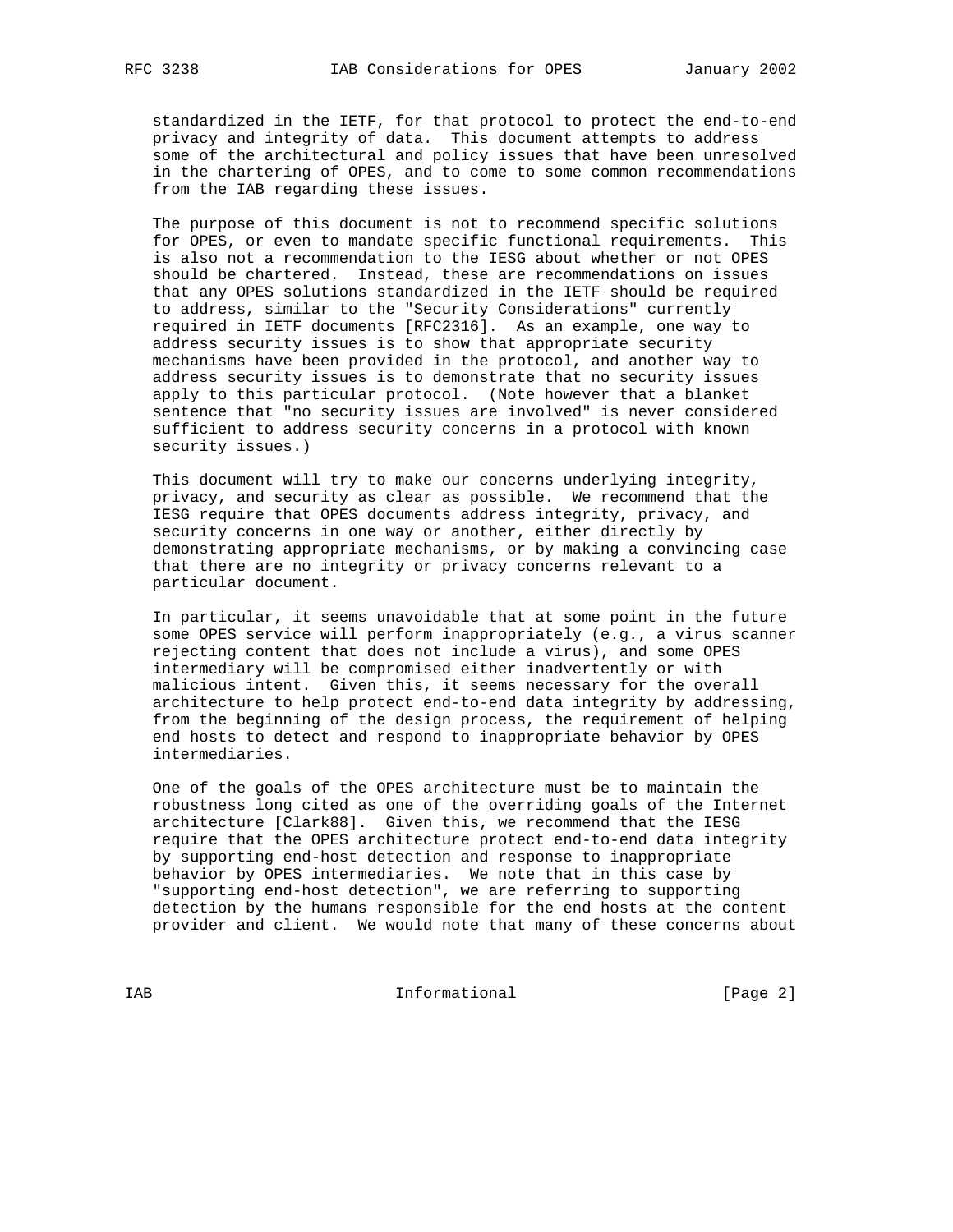the ability of end hosts to detect and respond to the inappropriate behavior of intermediaries could be applied to the architectures for web caches and content distribution infrastructures even without the additional complication of OPES.

 Each section of the document contains a set of IAB Considerations that we would recommend be addressed by the OPES architecture. Section 6 summarizes by listing all of these considerations in one place.

 In this document we try to use terminology consistent with RFC 3040 [RFC 3040] and with OPES works in progress.

2. Some history of the controversy about chartering OPES

 One view on OPES has been that "OPES is deeply evil and the IETF should stay far, far away from this hideous abomination" [ODell01]. Others have suggested that "OPES would reduce both the integrity, and the perception of integrity, of communications over the Internet, and would significantly increase uncertainly about what might have been done to content as it moved through the network", and that therefore the risks of OPES outweigh the benefits [CDT01]. This view of the risks of OPES was revised in later email, based on the proposals from [Carr01], "assuming that certain privacy and integrity protections can be incorporated into the goals of the working group" [Morris01].

 One issue concerns the one-party consent model. In the one-party consent model, one of the end-nodes (that is, either the content provider or the end user) is required to explicitly authorize the OPES service, but authorization is not required from both parties. [CDT01] comments that relying only on a one-party consent model in the OPES charter "could facilitate third-party or state-sponsored censorship of Internet content without the knowledge or consent of end users", among other undesirable scenarios.

 A natural first question is whether there is any architectural benefit to putting specific services inside the network (e.g., at the application-level web cache) instead of positioning all services either at the content provider or the end user. (Note that we are asking here whether there is architectural benefit, which is not the same as asking if there is a business model.) Client-centric services suggested for OPES include virus scanning, language translation, limited client bandwidth adaptation, request filtering, and adaptation of streaming media, and suggested server-centric services include location-based services and personalized web pages.

IAB 188 and 100 mm informational the state of  $[Page 3]$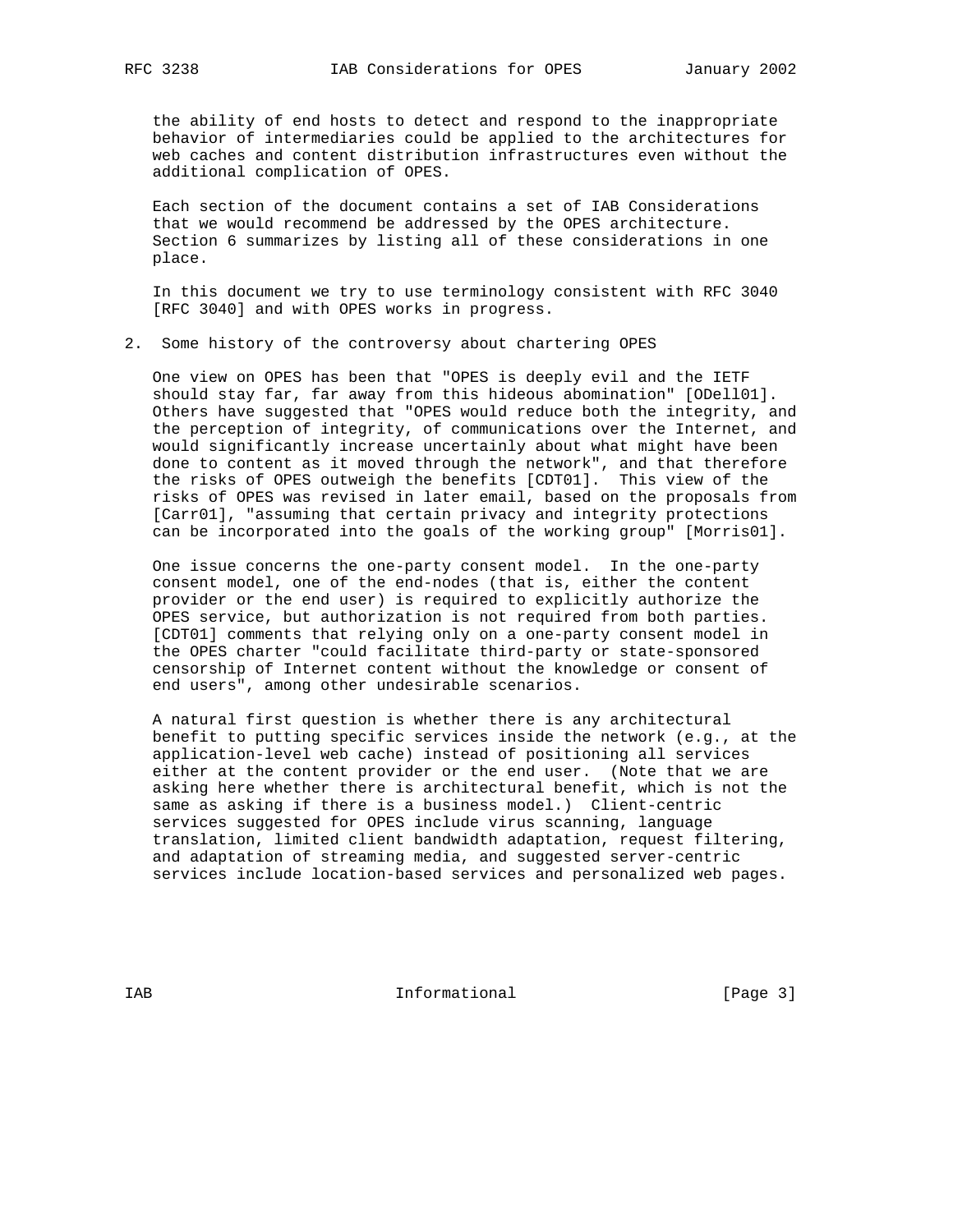It seems clear that there can indeed be significant architectural benefit in providing some OPES services inside the network at the application-level OPES intermediary. For example, if some content is already available from a local or regional web cache, and the end user requires some transformation (such as adaptation to a limited bandwidth path) applied to that data, providing that service at the web cache itself can prevent the wasted bandwidth of having to retrieve more data from the content provider, and at the same time avoid unnecessary delays in providing the service to the end user.

 A second question is whether the architectural benefits of providing services in the middle of the network outweigh the architectural costs, such as the potential costs concerning data integrity. This is similar to the issues considered in RFC 3135 [RFC 3135] of the relative costs and benefits of placing performance-enhancing proxies (PEPs) in the middle of a network to address link-related degradations. In the case of PEPs, the potential costs include disabling the end-to-end use of IP layer security mechanisms; introducing a new possible point of failure that is not under the control of the end systems; adding increased difficulty in diagnosing and dealing with failures; and introducing possible complications with asymmetric routing or mobile hosts. RFC 3135 carefully considers these possible costs, the mitigations that can be introduced, and the cases when the benefits of performance-enhancing proxies to the user are likely to outweigh the costs. A similar approach could be applied to OPES services (though we do not attempt that here).

 A third question is whether an OPES service, designed primarily for a single retrieval action, has an impact on the application layer addressing architecture. This is related to the integrity issue above, but is independent of whether these services are applied in the middle of the network or at either end.

 Most of this document deals with the specific issue of data integrity with OPES services, including the goal of enabling end hosts to detect and respond to inappropriate behavior from broken or compromised OPES intermediaries.

 We agree that one-party consent, with one of the end-hosts explicitly authorizing the OPES service, must be a requirement for OPES to be standardized in the IETF.

 However, as we discuss in the next section of this document, we agree with [CDT01] that the one-party consent model by itself (e.g., with one of the end-hosts authorizing the OPES service, and the other end-host perhaps being unaware of the OPES service) is insufficient for protecting data integrity in the network. We also agree with

IAB Informational [Page 4]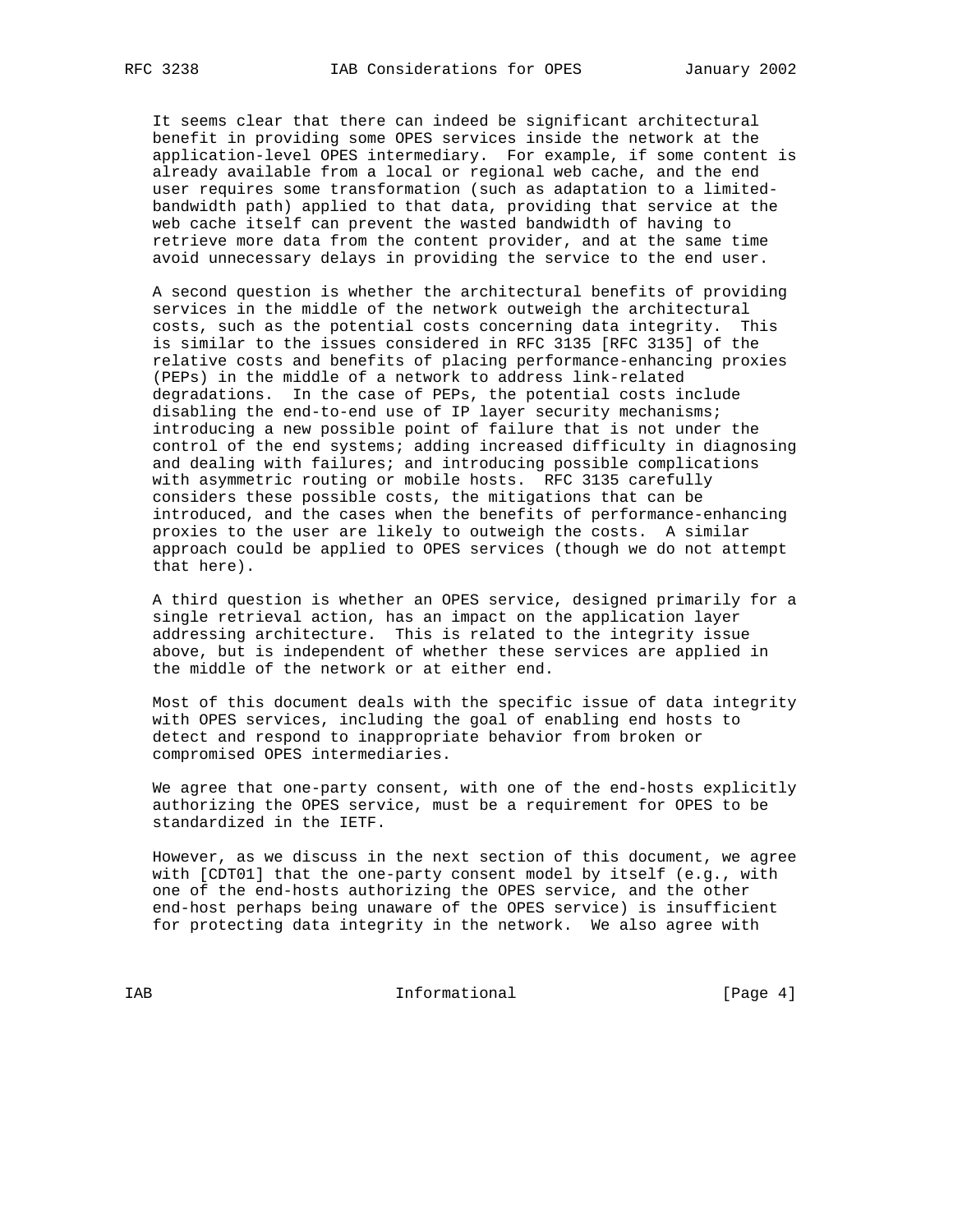[CDT01] that, regardless of the security and authorization mechanisms standardized for OPES in the IETF, OPES implementations could probably be modified to circumvent these mechanisms, resulting in the unauthorized modification of content. Many of the protocols in the IETF could be modified for anti-social purposes - transport protocols could be modified to evade end-to-end congestion control, routing protocols could be modified to inject invalid routes, web proxy caches could be used for the unauthorized modification of content even without OPES, and so on. None of these seem like compelling reasons not to standardize transport protocols, routing protocols, web caching protocols, or OPES itself. In our view, it means instead that the infrastructure needs, as much as possible, to be designed to detect and defend itself against compromised implementations, and misuses of protocols need to be addressed directly, each in the appropriate venue.

 Mechanisms such as digital signatures, which help users to verify for themselves that content has not been altered, are a first step towards the detection of the unauthorized modification of content in the network. However, in the case of OPES, additional protection to ensure the end-to-end integrity of data is desirable as well, for example, to help end-users to detect cases where OPES intermediaries were authorized to modify content, but perform inappropriate modifications. We would note that mechanisms can \*help\* end-users to detect compromised OPES intermediaries in some cases even if they do not \*guarantee\* that end-users will be able to detect compromised OPES intermediaries in all cases.

 If OPES is chartered, the OPES working group will also have to explicitly decide and document whether the OPES architecture must be compatible with the use of end-to-end encryption by one or more ends of an OPES-involved session. If OPES was compatible with end-to-end encryption, this would effectively ensure that OPES boxes would be restricted to ones that are known, trusted, explicitly addressed at the IP layer, and authorized (by the provision of decryption keys) by at least one of the ends. Compatibility with end-to-end encryption would also help to prevent the widespread deployment of yet another set of services that, to benefit from, require one to keep one's packet contents in the clear for all to snoop.

IAB Considerations:

 (2.1) One-party consent: An OPES framework standardized in the IETF must require that the use of any OPES service be explicitly authorized by one of the application-layer end-hosts (that is, either the content provider or the client).

IAB 188 and 100 mm informational the state of  $[Page 5]$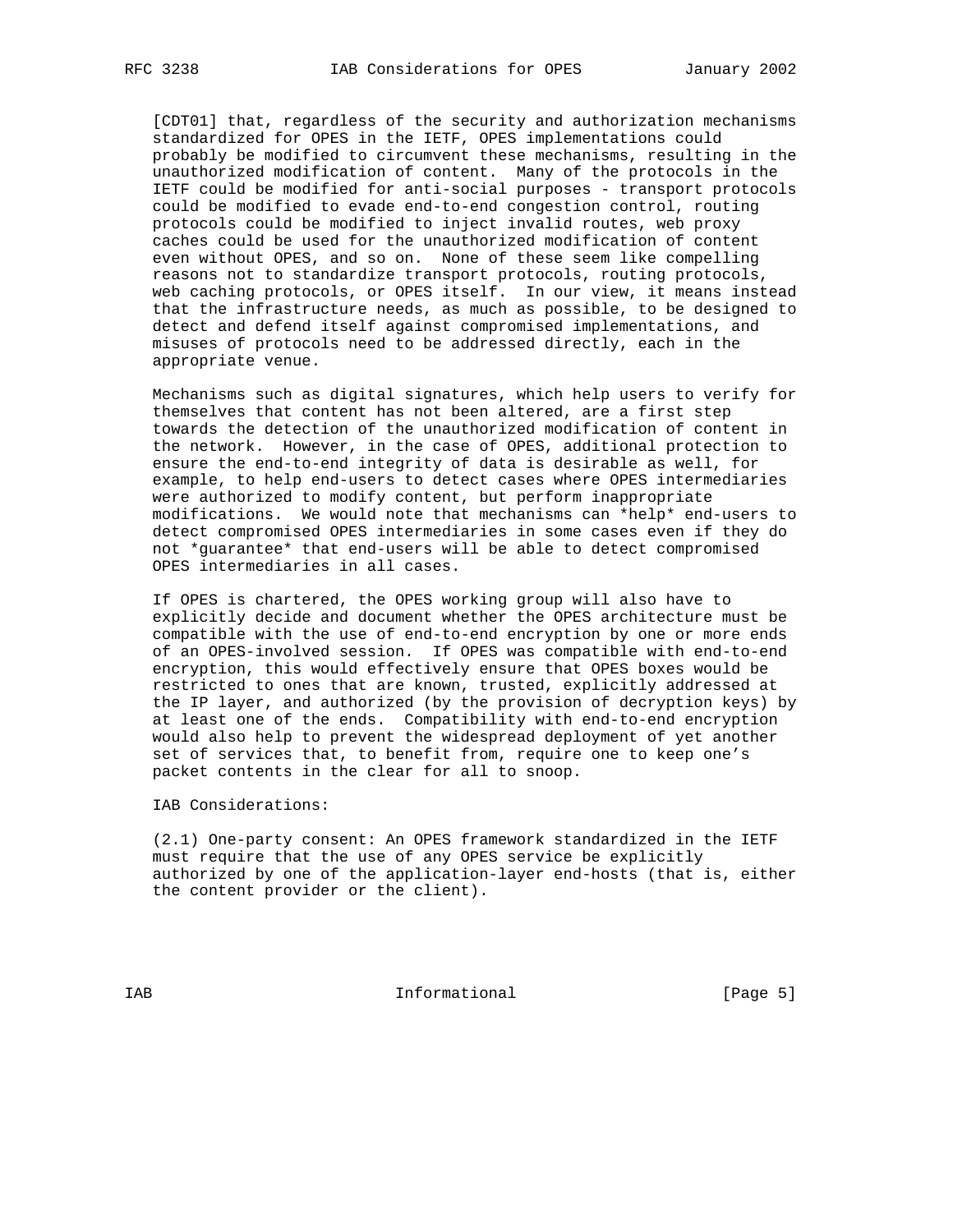(2.2) IP-layer communications: For an OPES framework standardized in the IETF, the OPES intermediary must be explicitly addressed at the IP layer by the end user.

 We note that (2.2) is not intended to preclude a chain of intermediaries, with the first intermediary in the chain explicitly addressed at the IP layer by the end user.

3. End-to-end Integrity

 The proposed OPES services have several possible forms, including server-centric services, such as the dynamic assembling of web pages, explicitly authorized by the content provider; client-centric services such as virus scanning or language translation explicitly authorized by the end user to act on the response from the content provider; and client-centric services such as privacy-based services or content-filtering explicitly authorized by the end user to act on the request from the end user to the content provider. We consider the issue of the end-to-end integrity of data separately for these different classes of services.

 For each specific service, the question arises of whether it is necessary for both the content provider and the end user to be able to detect and respond to inappropriate behavior by OPES intermediaries, or if it is sufficient for just one of the two end hosts to have this ability. We don't attempt a general answer, but we do discuss the issues further in the sections below.

3.1. Data integrity with client-centric OPES services on responses

 Why is there any concern about the end-to-end integrity of data in a client-centric OPES service acting on a response from a content provider? If the client requests a service such as virus scanning or language translation, why is that of any concern to the content provider one way or another? One answer is that one of the proper concerns of the IETF is to design architectures that enable end-hosts to detect and respond to inappropriate actions in the network. This seems of particular importance for powerful devices in the network such as OPES intermediaries, which are authorized by one of the end nodes to act on or transform data in the network, but other than that are not under the direct control of that end-node.

 Consider as an example the services of virus scanning or language translation. The end user has reasonable power in detecting and dealing with imperfect or corrupted virus scanners or language translators that are under her direct control (e.g., on her own machine). The end user knows exactly what program is installed, and has direct access to the content before and after the service is

IAB Informational [Page 6]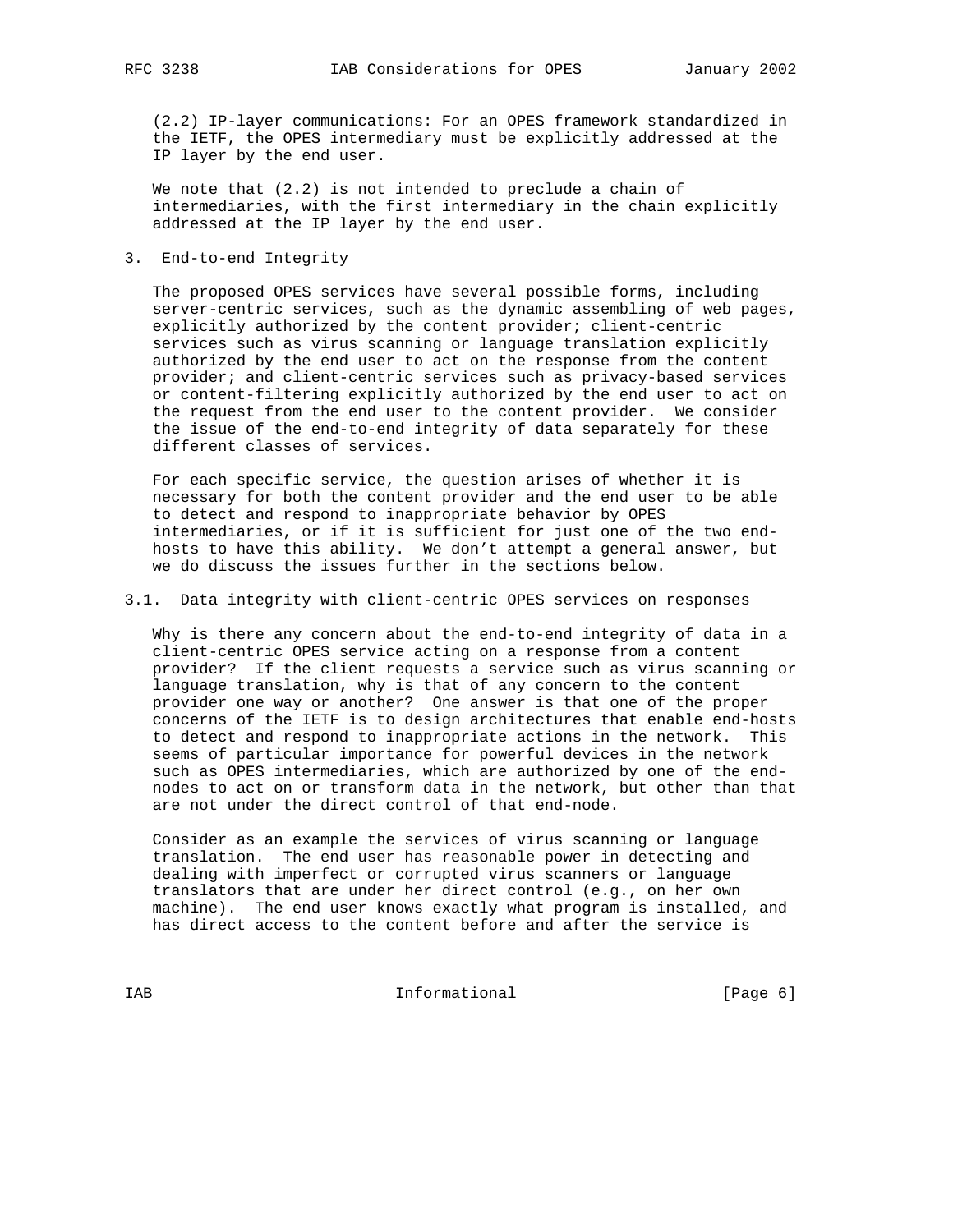applied. The end user would have less control over similar services offered by OPES in the network itself, where the end user's only control might be the binary one of authorizing or not authorizing the service. (We also note that services deployed on the end host in a self-contained fashion, such as a local virus scanning program, are not a service in the network, and therefore are not in the province of the IETF one way or another.)

 For a OPES service such as virus scanning or language translation, the end user could detect a corrupted intermediary, but only through a "black-box" approach of comparing the input with the output. This is also imprecise and requires some effort, compared to the effort required to detect a corrupted virus scanner installed on one's own machine. For example, the user could retrieve the "non-OPES" version of the content directly from the content provider, if there is a "non-OPES" version, and compare this with the "OPES" version of the content available from the OPES intermediary. However, in the case of dynamic content, the "non-OPES" version of the content retrieved by the user directly from the content provider might not necessarily be the same as the "non-OPES" version of the content considered by the OPES intermediary. This limited control by the end user of the OPES service, and the limited ability of the end user to detect imperfect or corrupted intermediaries, argues for an architecture that helps the content provider to detect and respond to imperfect or corrupted OPES intermediaries as well.

 We consider the specific example of virus scanning, authorized by the end user as an OPES service. One could imagine virus scanning as a widely deployed OPES service, augmenting the virus scanning done on the end host itself. If I ask for, say, a paper by Steve Bellovin on security and viruses in the network, and am informed by my authorized OPES virus-scanning service that this content does not pass the virus-scan, there are a number of possibilities:

- (1) Unknown to Steve, the content (that is, Steve's paper) contains a harmful virus.
- (2) Steve inserted a harmful virus in the content on purpose, with playful or malicious intent.
- (3) The OPES virus scanner can't distinguish between a true harmful virus, and Steve's paper about harmful viruses.
- (4) My local OPES virus scanner has been hacked, with malicious intent, to reject all content from Steve Bellovin.

IAB 188 and 100 mm informational the state of  $[Page 7]$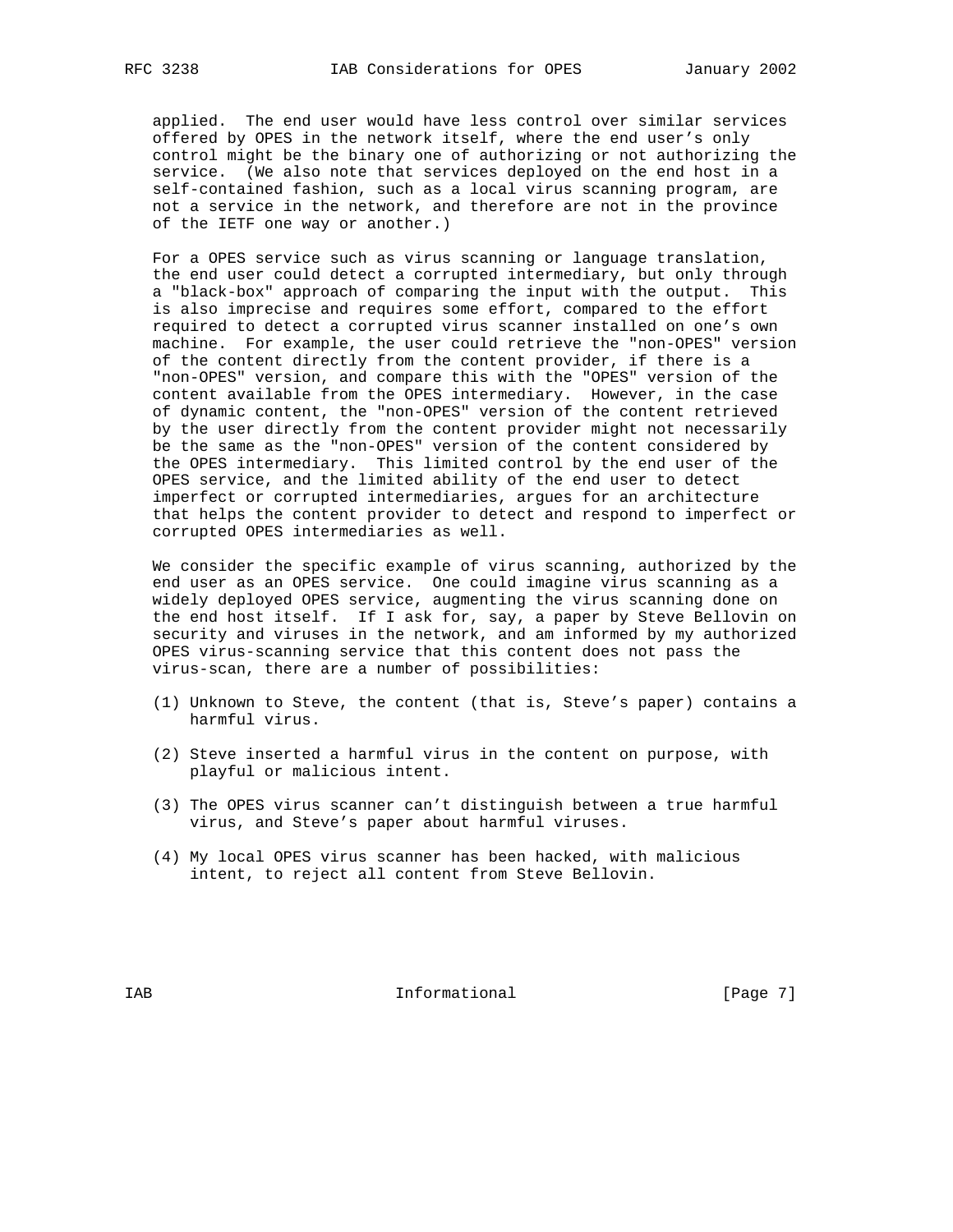At some point, for some content, some widely-deployed implementation of some OPES virus scanner is likely to result in problem (3), and some OPES implementation is likely to be corrupted to result in problem (4). Because the end user has limited control over the OPES virus scanner, the end user also is limited in its ability to detect problems (3) or (4) in the OPES virus scanner. In addition, the content provider is probably the one with the strongest incentive to detect problems (3) or (4) in the OPES virus scanner. (The content provider generally has a strong incentive to detect problem (1) as well.) In this case, it seems prudent that the overall OPES architecture should be carefully designed to prevent the OPES service of virus scanning, as authorized by the client, from unnecessarily preventing the distribution of content that in fact does not have viruses.

 Obviously, it is not viable to propose that content providers simply indicate that some content should be passed to the end user without virus scanning - the point of virus scanning is for the end user to exercise control in this regard. However, if some form of end-system notification allows the content provider to find out that the content is being rejected by a virus scanning service instead of being delivered to the end user, then the content provider (Steve, in this case) might want to inform end users that this content is known by the content provider not to pass some OPES virus scanning services. End users could then make their own decisions about whether or not to retrieve that content bypassing the OPES virus scanning service, relying on their own virus scanner or an alternate virus scanning service for this particular content. Such end-system notification to the content provider, if requested, cannot be enforced, and cannot be relied upon from corrupted intermediaries, but it seems important nevertheless.

 Of course, malicious users can also use their awareness of the virus scanning service to perfect their ability to construct malicious viruses that can evade the virus scanning service. This will be done anyway, with any virus scanning service, and seems like an acceptable cost to allow content providers some protection against the vagaries of imperfect or corrupted OPES services in the network.

 Thus, for client-requested services such as virus scanning and language translation, it is clearly desirable for the origin server to have notification, if it requests it, that these services are being performed on its content before the content is sent to the client. Any such end-system notification might be accompanied by reduced performance (in terms of overhead, delays, etc.) for the OPES service applied to that content. But some form of end-system

IAB 188 and 100 mm informational the state of  $\{Page 8\}$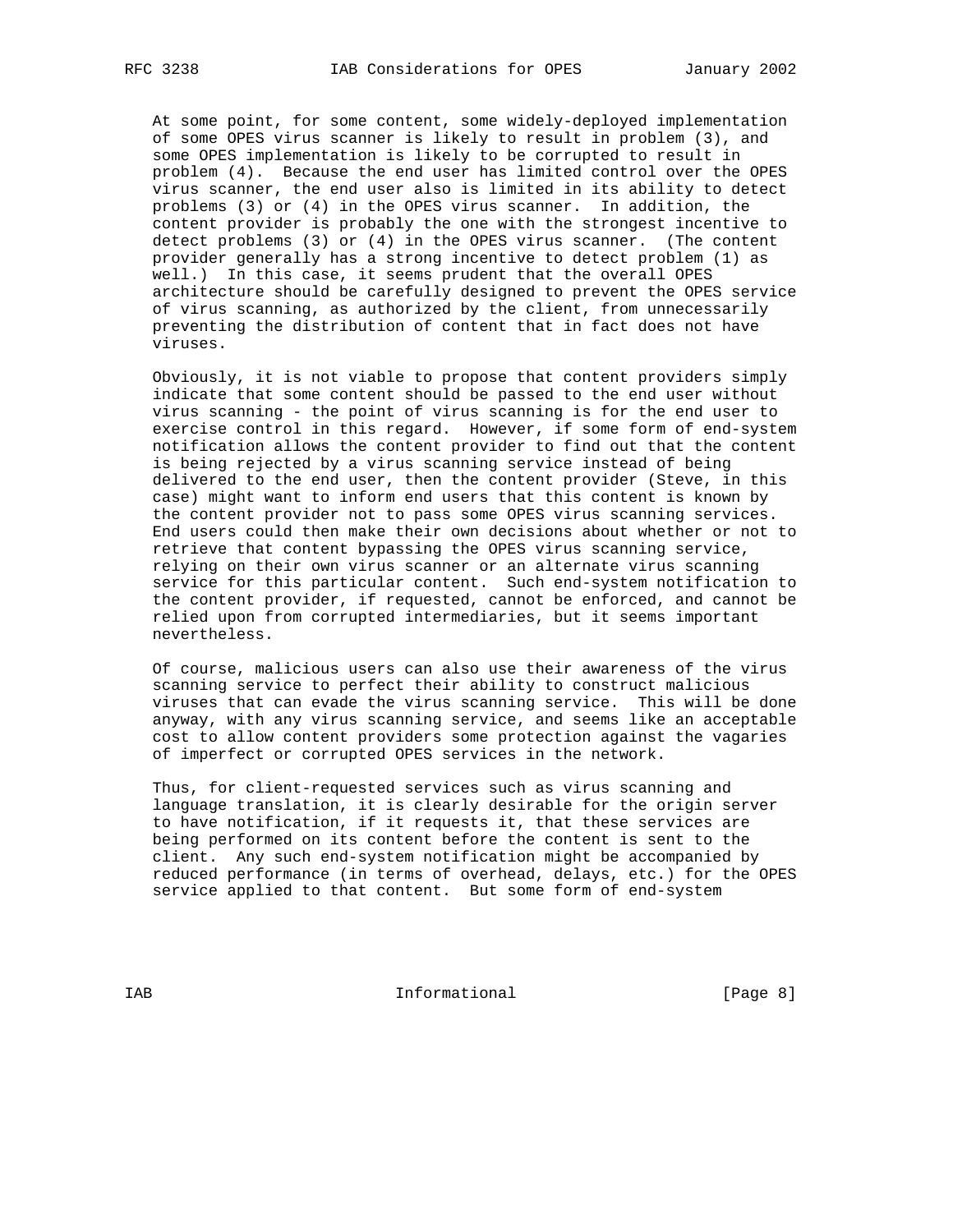notification is clearly necessary if content providers are to be able to detect and respond to actions by OPES intermediaries that are deemed inappropriate by the content provider.

 Similarly for a client-based OPES service of language translation, it is clearly desirable for content providers to be able to inform end users when some content is deemed by the content provider to be incompatible with language translation. In this case, the important issue is not to prevent the OPES language translation from being performed on the content, but instead to give the content provider some mechanism to discover the language translation, and to inform the end user (or more precisely, to inform the end user's host computer) if the content provider believes that this language translation is incompatible with this particular content.

IAB Considerations:

 (3.1) Notification: The overall OPES framework needs to assist content providers in detecting and responding to client-centric actions by OPES intermediaries that are deemed inappropriate by the content provider.

## 3.2. Data integrity with server-centric OPES services

 What are the concerns, if any, with the end-to-end integrity of data in a server-centric OPES service such as location-based services? For example, CNN could authorize a location-based OPES service, where the OPES intermediary inserts the weather report or news headline of regional interest into the requested web page. The same issue of the detection and response to broken or modified OPES intermediaries occurs with server-centric OPES as with client-centric OPES services. We only consider server-centric services on responses, as we are not aware of any proposals for server-centric OPES services on requests from the client to the content provider.

 How are the end-nodes to detect inappropriate actions from OPES services authorized by the content provider? The OPES service is being performed at an OPES intermediary in the network itself, and not under the direct control of the content provider; in particular, the content provider might not have the ability to monitor directly the output of the OPES intermediary. One could argue that the content provider and server-centric OPES intermediary are part of a single distributed application, and can be responsible on their own for detecting and dealing with broken or modified OPES intermediaries, without involving the end user. But this is unconvincing, basically arguing that standardizing protocols for performing OPES services is a network issue properly in the domain of the IETF, but the ensuring the overall integrity of the service is a

IAB Informational [Page 9]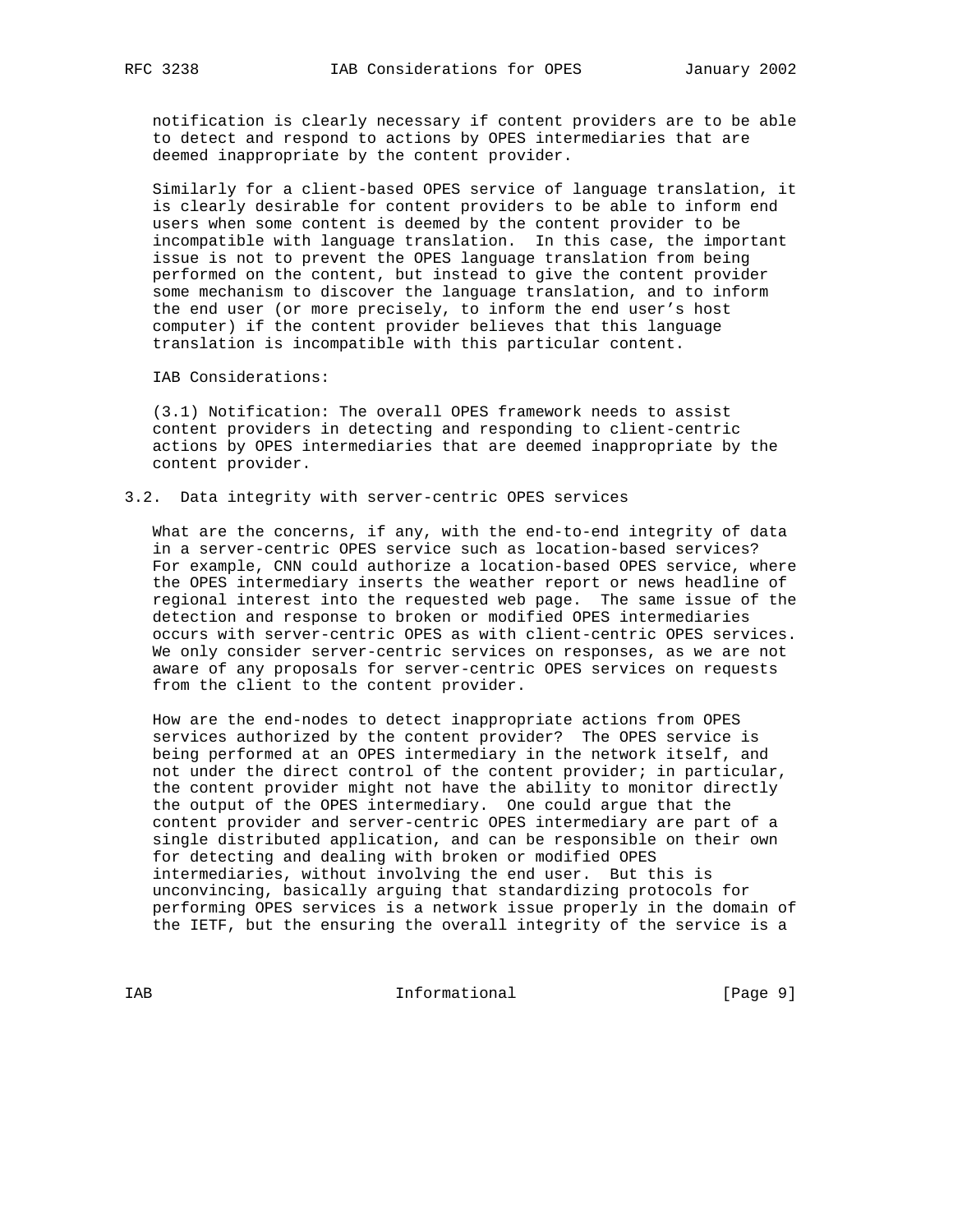distributed application matter, and not in the province of the IETF at all. It would seem to us that you can't have it both ways. Simply labeling the content provider and the OPES intermediary as part of the same distributed application does not give the content provider the ability to monitor the actions of the OPES intermediary.

 However, if the end user receives some form of notification that these OPES services have been provided, and has some mechanism for receiving the "non-OPES" content from the content provider without the OPES intermediary's modifications (if there is such a thing as a non-OPES version of the content), then the end user is in a better position to detect and react to inappropriate actions from compromised or poorly-designed OPES intermediaries. Thus, it is clear that some form of end-system notification is required to allow the end user to detect and respond to broken or modified OPES intermediaries. If the end user has notification of action by OPES intermediaries, it could "veto" an OPES service simply by throwing the OPES-modified content away. And if the client wants to talk directly to the origin server to receive the "non-OPES" version, and the origin server is configured to allow this, then the OPES intermediary must be designed to permit this end-to-end communication.

 In addition to concerns about detecting and responding to faulty or compromised OPES intermediaries, there are purely policy-based concerns about the integrity of data. If the content provider looks at the source IP address from the HTTP request, or tosses a coin, in order to decide what content to provide, then that is the content provider's business. But if there exists a "non-OPES" version of some content available from the content provider, and also modified versions available from OPES intermediaries, then it is important that end users would be able to discover that they are receiving a modified version from the network, and not the "non-OPES" version that is also available from the content provider directly.

IAB Considerations:

 (3.2) Notification: The overall OPES framework should assist end users in detecting the behavior of OPES intermediaries, potentially allowing them to identify imperfect or compromised intermediaries.

 (3.3) Non-blocking: If there exists a "non-OPES" version of content available from the content provider, the OPES architecture must not prevent users from retrieving this "non-OPES" version from the content provider.

IAB 188 Informational [Page 10]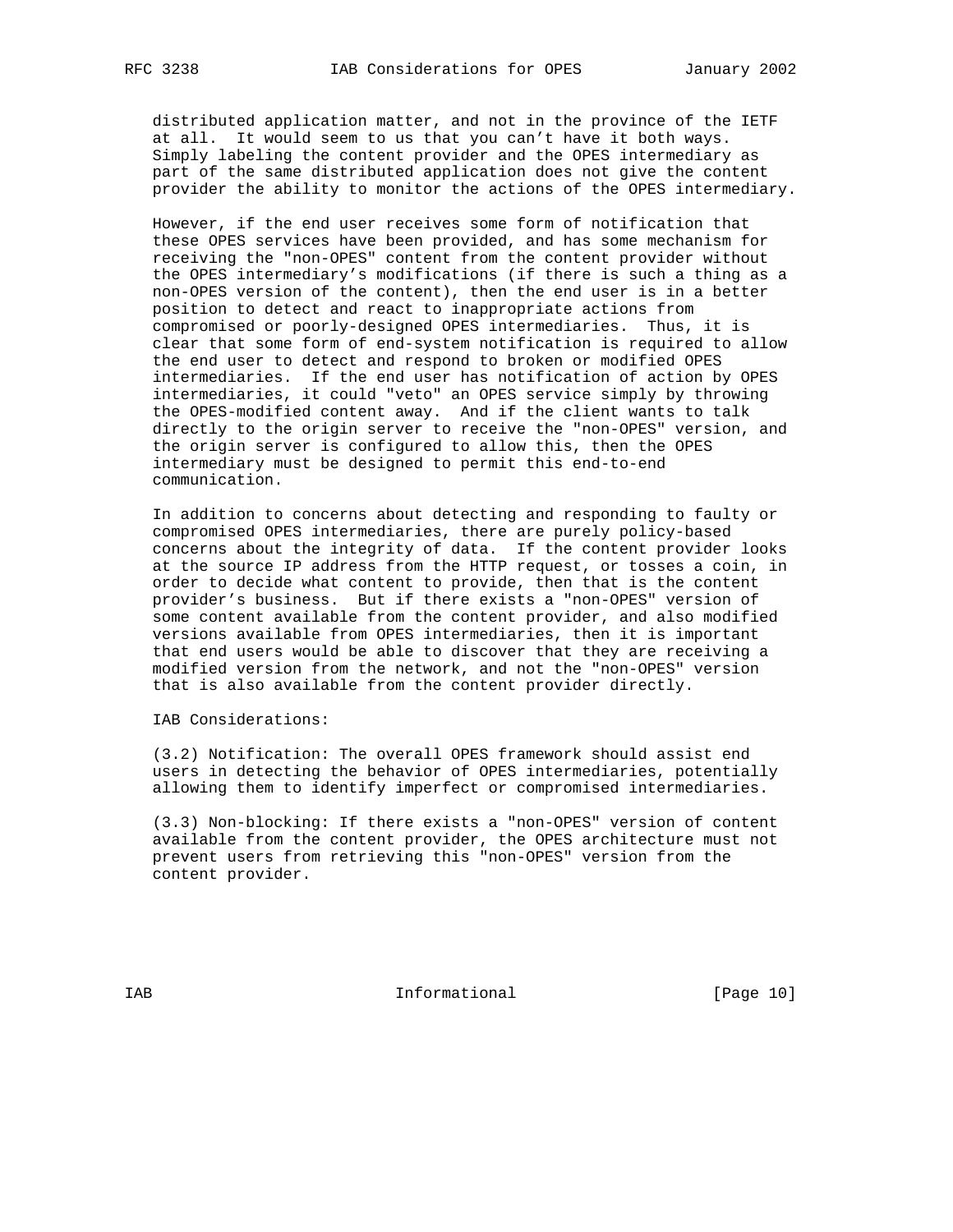# 3.3. Data integrity with client-centric OPES services on requests

 There have also been proposals for OPES services authorized by the client on requests from the client to the content provider. Examples include services that remove fields from the HTTP header for added privacy, and content-filtering services that filter requests based on the requested URL. For such services, there is still a need for end hosts to be assisted in detecting and responding to imperfect or corrupted intermediaries, but it seems less clear to what extent this applies to the content provider, and to what extent it applies to the end user that authorized the service. The requirements will probably have to be determined by the OPES and wider IETF communities on a case-by-case basis for each specific service.

4. Application Layer Addresses

 Most application layer addressing revolves around URIs, which, for the most part, give a structured method to refer to a single data entity on a remote server. URIs are universal in that, in principle, the same result is obtained irrespective of the location of the client performing the resolution.

 Practice often differs from this theory -- ad-strippers remove data from pages at the client end; web server farms redirect clients to one of several potential target machines for load-balancing or to give the user "localized" content.

 However, from an architectural standpoint, it is important to be clear about what is being done here. In all cases, URI resolution standards (as defined for individual URI schemes, such as HTTP) apply unchanged between the client and the OPES intermediary. What the intermediary does to fulfill the request is not material to the discussion, and must produce a result that is compliant with the applicable URI scheme definition. In this sense, the OPES intermediary is the "endpoint" of URI resolution.

 In client-centric OPES, the intermediary is resolving the URI on behalf of the client, and then applying client-requested services to provide a data response to the client. The client gets the data it wanted, but it did not carry out the URI resolution.

 In server-centric OPES, the "origin server" cedes its authority to the intermediary to determine what is the "appropriate" content to supply for a given URI. The client may well perform standard URI resolution, but that reaches no further than the intermediary.

 With those distinctions firmly in mind, there are two particular areas of concern for OPES-like services.

IAB Informational [Page 11]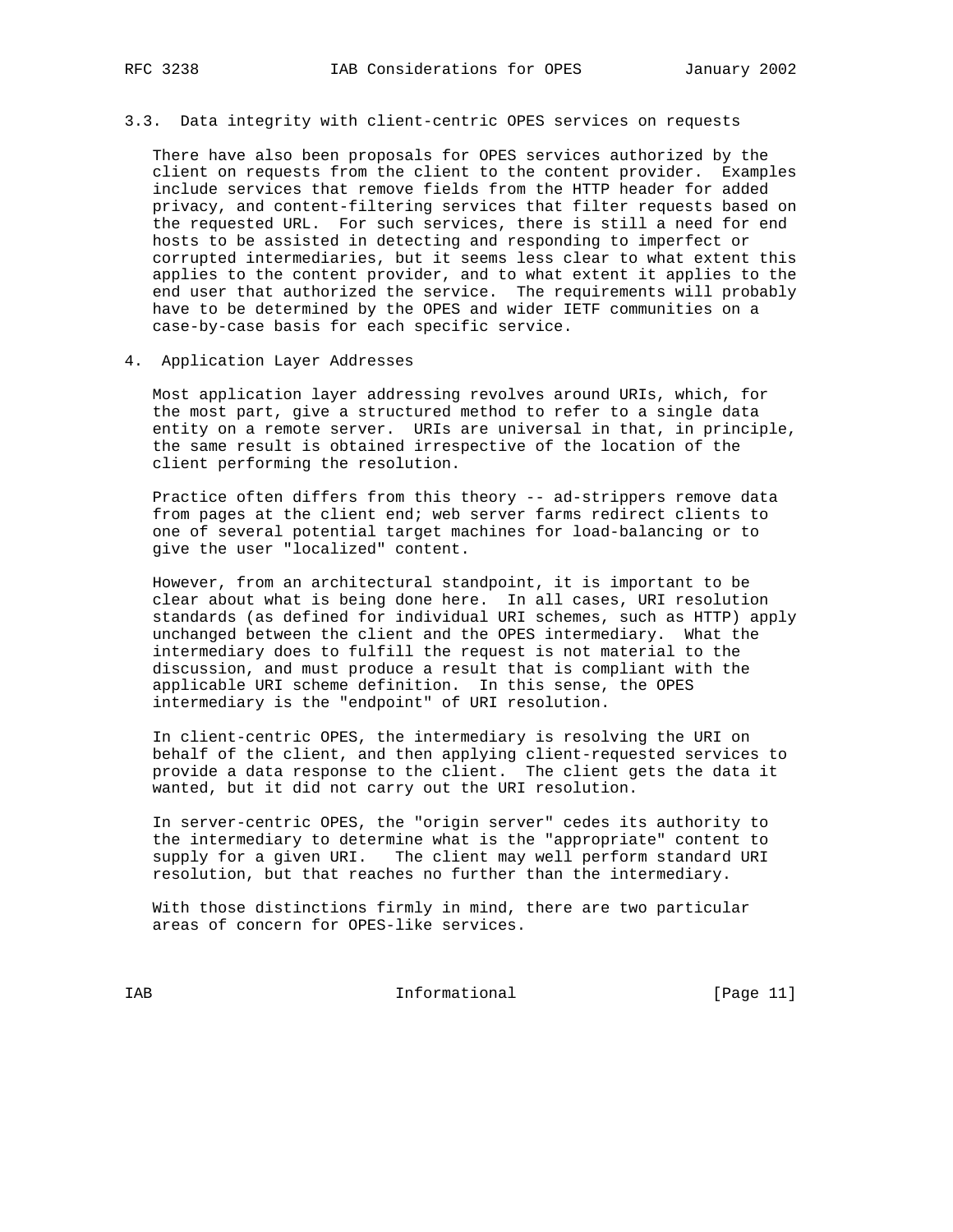The first is the consideration of the effect of a series of interactions, over time and location (i.e., not just one document retrieval). Potential problems include inconsistencies in intra and inter-document references -- depending on what content is changed, references from one version of a document might not exist in a modified target, etc.

 The other concern is whether this leads to the creation of content that is exclusively accessible through the use of an intermediary. That is, there is no "non-OPES" version. Either this should not be allowed, or this would argue for an extension to the Internet application layer addressing architecture.

IAB Considerations:

 (4.1) URI resolution: OPES documentation must be clear in describing these services as being applied to the result of URI resolution, not as URI resolution itself.

 (4.2) Reference validity: All proposed services must define their impact on inter- and intra-document reference validity.

 (4.3) Any services that cannot be achieved while respecting the above two considerations may be reviewed as potential requirements for Internet application addressing architecture extensions, but must not be undertaken as ad hoc fixes.

5. Privacy

 Intermediaries in the middle of the network increase the number of locations where the privacy of an end-to-end transaction could be compromised. Some of these privacy concerns apply to web caches and CDNs in general as well as specifically to OPES intermediaries. It seems a reasonable requirement, for OPES to be chartered in the IETF, that the issue of providing mechanisms for end users to determine the privacy policies of OPES intermediaries should be addressed. These mechanisms could be quite different for client-centric and server centric OPES services.

 For a complex issue such as an OPES architecture, which interacts with protocols from other standards bodies as well as from other IETF working groups, it seems necessary to keep in mind the overall picture while, at the same time, breaking out specific parts of the problem to be standardized in particular working groups. Thus, a requirement that the overall OPES architecture address privacy concerns does not necessarily mean that the mechanisms for this need to be developed in the IETF, or in the OPES working group (if it is chartered).

IAB Informational [Page 12]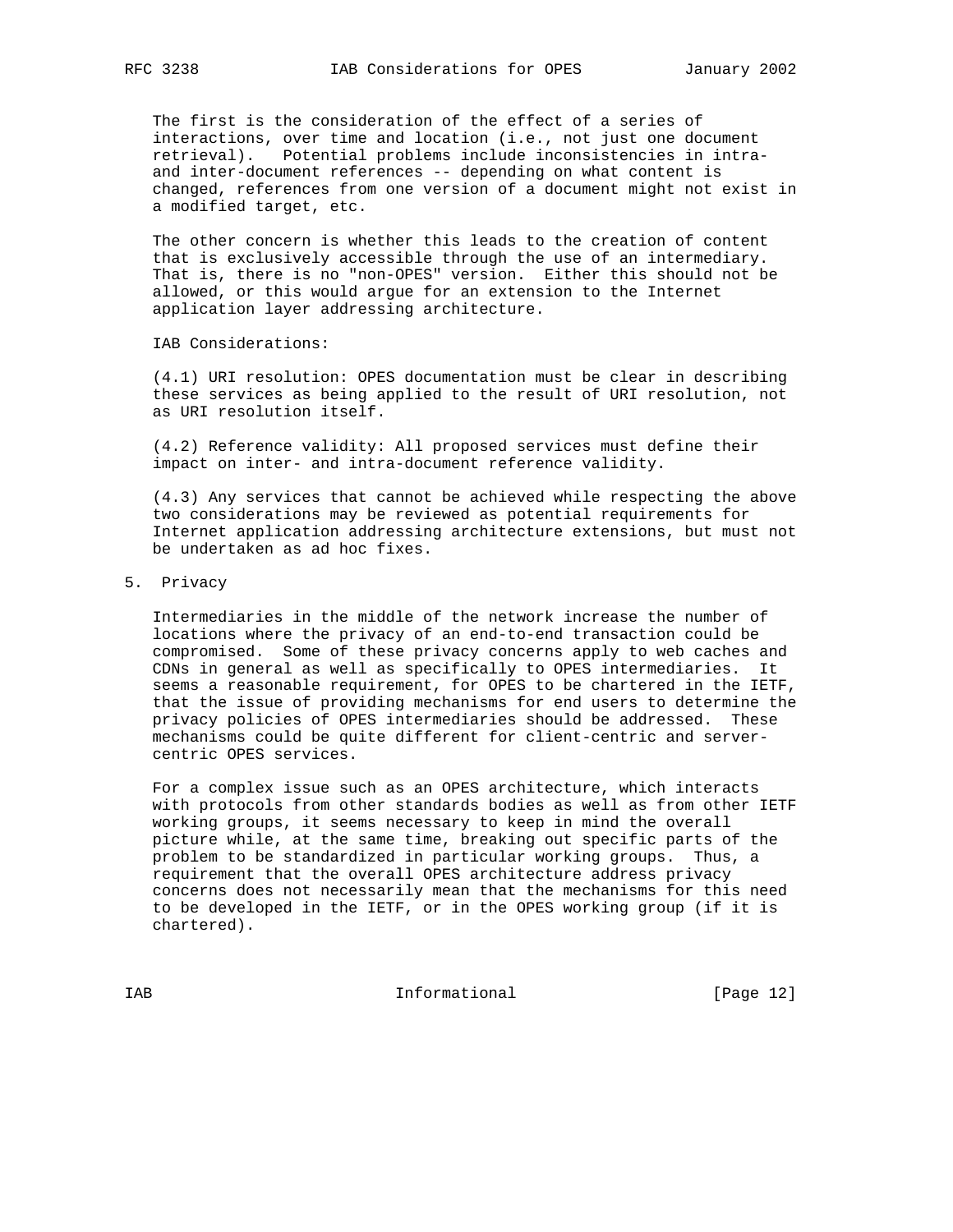IAB Considerations:

 (5.1) Privacy: The overall OPES framework must provide for mechanisms for end users to determine the privacy policies of OPES intermediaries.

6. Summary of IAB Considerations

 (2.1) One-party consent: An OPES framework standardized in the IETF must require that the use of any OPES service be explicitly authorized by one of the application-layer end-hosts (that is, either the content provider or the client).

 (2.2) IP-layer communications: For an OPES framework standardized in the IETF, the OPES intermediary must be explicitly addressed at the IP layer by the end user.

 (3.1) Notification: The overall OPES framework needs to assist content providers in detecting and responding to client-centric actions by OPES intermediaries that are deemed inappropriate by the content provider.

 (3.2) Notification: The overall OPES framework should assist end users in detecting the behavior of OPES intermediaries, potentially allowing them to identify imperfect or compromised intermediaries.

 (3.3) Non-blocking: If there exists a "non-OPES" version of content available from the content provider, the OPES architecture must not prevent users from retrieving this "non-OPES" version from the content provider.

 (4.1) URI resolution: OPES documentation must be clear in describing these services as being applied to the result of URI resolution, not as URI resolution itself.

 (4.2) Reference validity: All proposed services must define their impact on inter- and intra-document reference validity.

 (4.3) Any services that cannot be achieved while respecting the above two considerations may be reviewed as potential requirements for Internet application addressing architecture extensions, but must not be undertaken as ad hoc fixes.

 (5.1) Privacy: The overall OPES framework must provide for mechanisms for end users to determine the privacy policies of OPES intermediaries.

IAB 188 Informational [Page 13]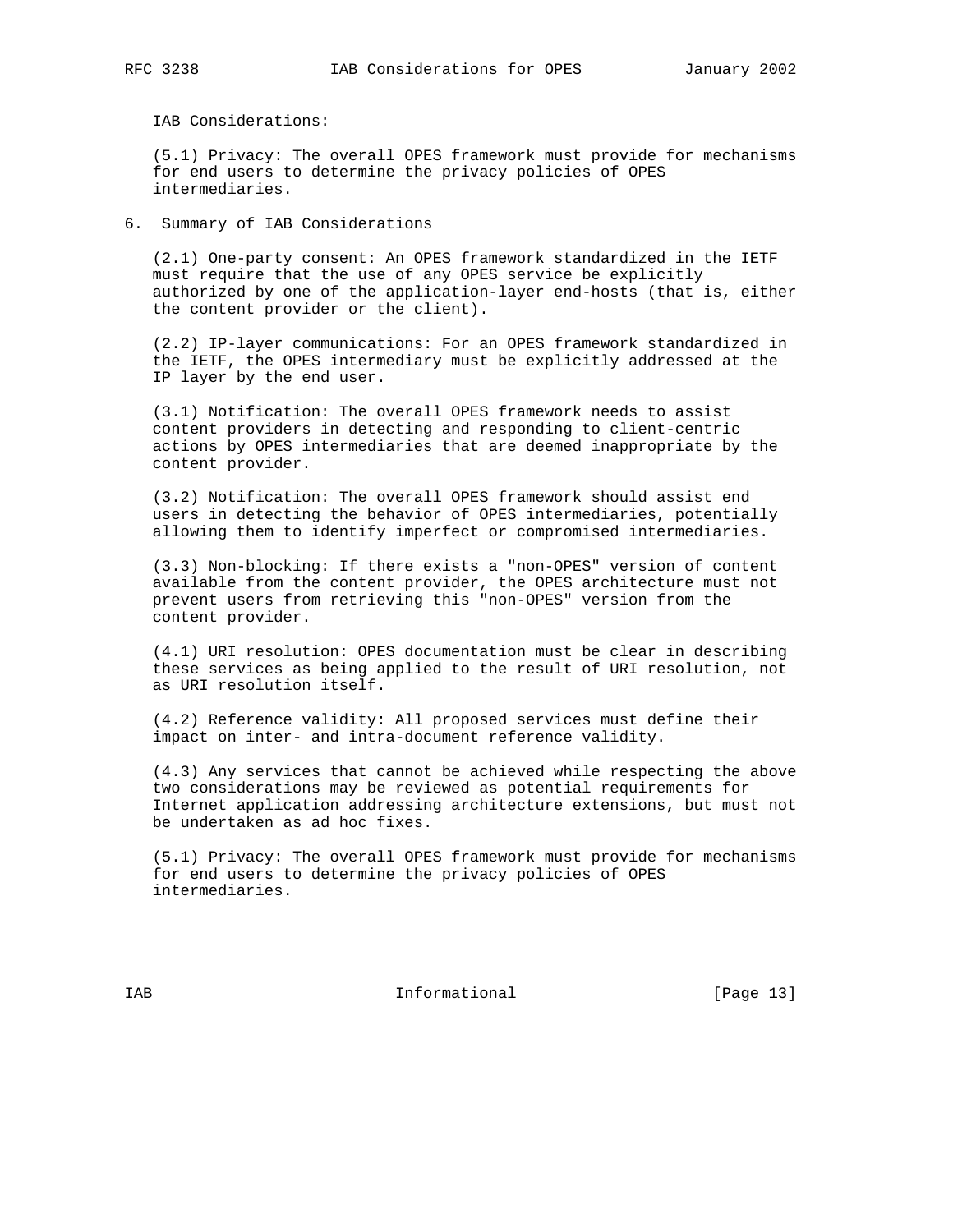7. Conclusions

 This document includes comments and recommendations by the IAB on some architectural and policy issues related to the chartering of OPES in the IETF.

8. Acknowledgements

 This document has benefited from discussions with members of the IAB and the IESG, contributors to OPES, John Wroclawski, and others. However, this is a document of the IAB, and we do not claim that the other people listed above agree with the contents.

- 9. References
	- [Carr01] Wayne Carr, "Suggested OPES Requirements for Integrity, Privacy and Security", email to ietf-openproxy@imc.org, August 16, 2001. URL "http://www.imc.org/ietf openproxy/mail-archive/msg00869.html".
	- [CDT01] Policy Concerns Raised by Proposed OPES Working Group Efforts, email to the IESG, from the Center for Democracy & Technology, August 3, 2001. URL "http://www.imc.org/ietf-openproxy/mail archive/msg00828.html".
	- [Clark88] David D. Clark, The Design Philosophy of the DARPA Internet Protocols, SIGCOMM 1988.
	- [Morris01] John Morris, "Re: corrected Suggested OPES Requirements for Integrity, Privacy and Security", September 28, 2001. Email to ietf-openproxy@imc.org, URL "http://www.imc.org/ietf-openproxy/mail archive/msg00935.html".
	- [ODell01] Mike O'Dell, "OPES continuing froth...", Message-Id: <200107101341.JAA30276@ccr.org>, July 10, 2001, email to ietf@ietf.org. URL "http://www1.ietf.org/mail archive/ietf/Current/msg12650.html".
	- [OPES] Open Pluggable Edge Services (OPES) Web Page, "http://www.ietf-opes.org/".
	- [OPESBOF1] OPES BOF, 49th IETF, December 12, 2000. Agenda: "http://www.ietf.org/ietf/00dec/opes-agenda.txt". Minutes: "http://www.ietf.cnri.reston.va.us/ proceedings/00dec/toc.htm#P25\_256".

IAB 188 Informational [Page 14]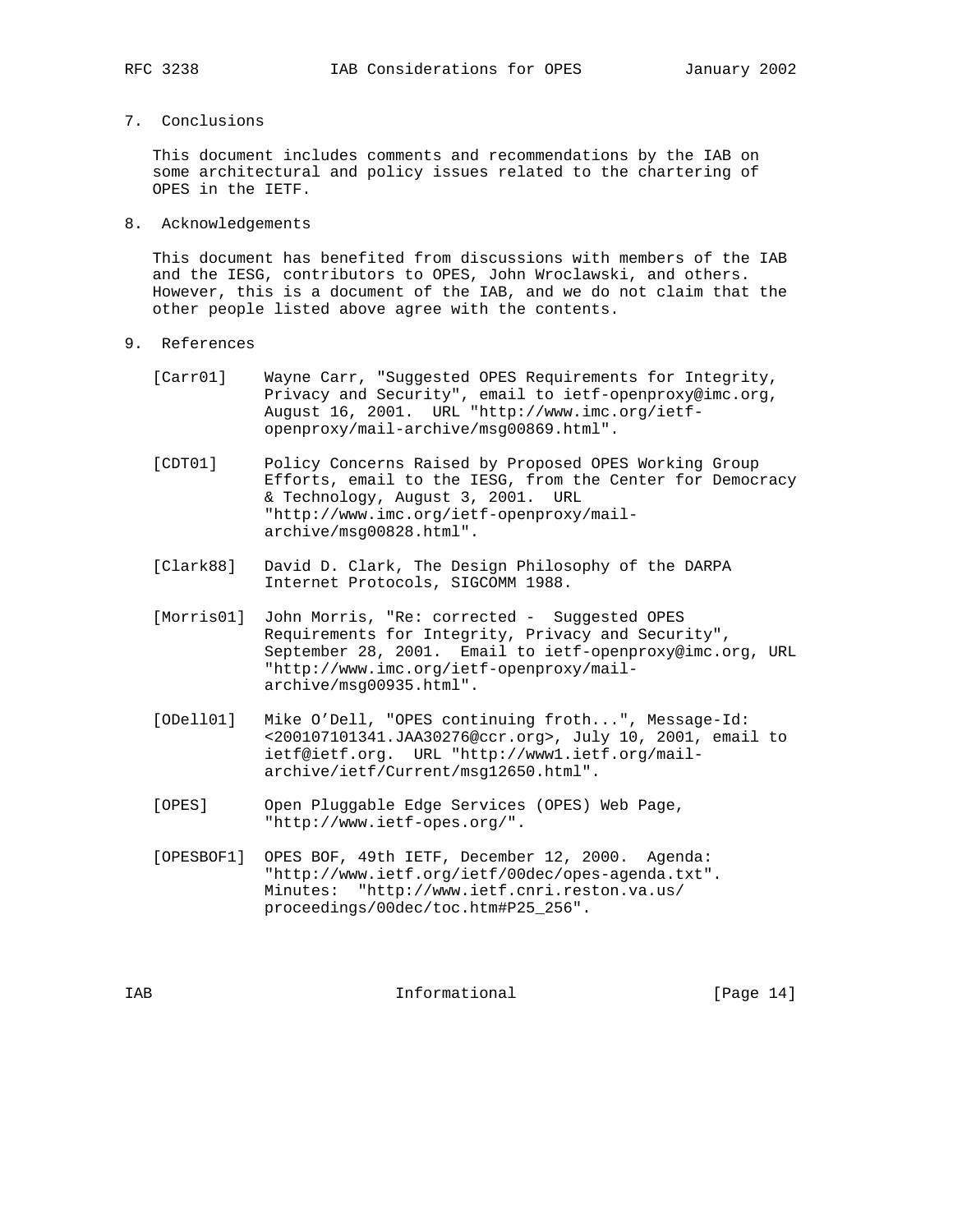- [OPESBOF2] OPES BOF, 50th IETF, March 9, 2001. Minutes: "http://www.ietf.org/proceedings/01mar/ietf50-40.htm".
- [OPESBOF3] OPES BOF, 51st IETF, August 2001. Agenda: "http://www.ietf.org/ietf/01aug/opes.txt". Minutes: "http://www.ietf.org/proceedings/01aug/minutes/OPES.HTM".
- [Orman01] Hilarie Orman, "Data Integrity for Open Pluggable Services", email to ietf-openproxy@imc.org, August 15, 2001. URL "http://www.imc.org/ietf-openproxy/mail archive/msg00865.html".
- [RFC 2316] Bellovin, S., "Report of the IAB Security Architecture Workshop", RFC 2316, April 1998.
- [RFC2401] Kent, S. and R. Atkinson, "Security Architecture for the Internet Protocol", RFC 2401, November 1998.
- [RFC 3040] Cooper, I., Melve, I. and G. Tomlinson, "Internet Web Replication and Caching Taxonomy", RFC 3040, January 2001.
- [RFC 3135] Border, J., Kojo, M., Griner, J., Montenegro, G. and Z. Shelby, "Performance Enhancing Proxies Intended to Mitigate Link-Related Degradations", RFC 3135, June 2001.
- [Routson01] Joyce Routson, IETF's Edge Standards Controversy, July 11, 2001, Stardust CDN Week. URL "http://www.stardust.com/cdnweek/articles/2001/07/09/ opes.htm".
- 10. Security Considerations

 This document does not propose any new protocols, and therefore does not involve any security considerations in that sense. However, throughout this document there are discussions of the privacy and integrity issues of OPES services and the architectural requirements created by those issues.

11. IANA Considerations

There are no IANA considerations regarding this document.

IAB 188 and 100 Informational 188 and 1980 IS 188 and 189 and 189 and 189 and 189 and 189 and 189 and 189 and 1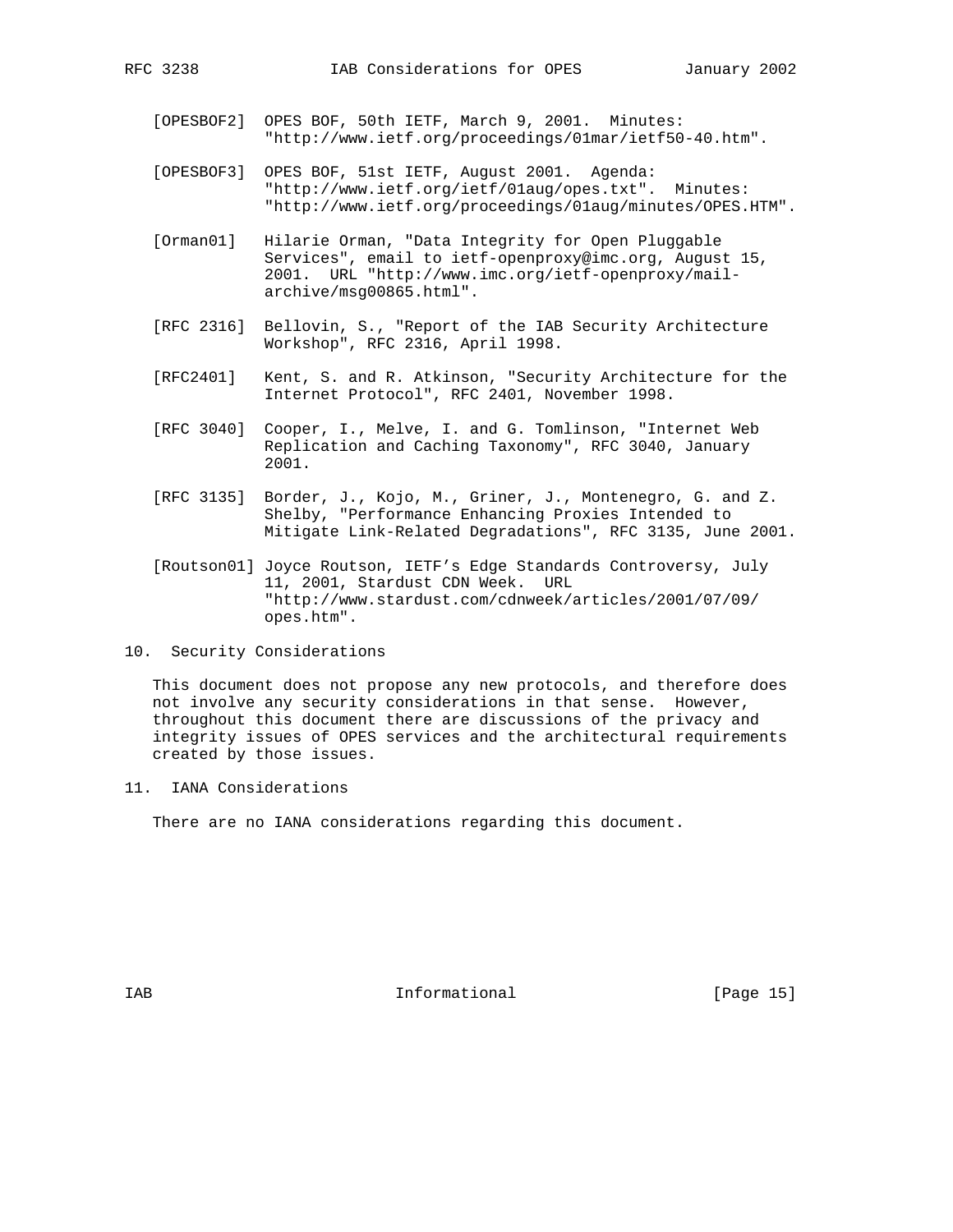Authors' Addresses

 Internet Architecture Board EMail: iab@iab.org

Membership at time this document was completed:

 Harald Alvestrand Ran Atkinson Rob Austein Fred Baker Steve Bellovin Brian Carpenter Jon Crowcroft Leslie Daigle Steve Deering Sally Floyd Geoff Huston John Klensin Henning Schulzrinne

IAB 188 and 100 Informational 188 and 1980 Informational 188 and 189 and 189 and 189 and 189 and 189 and 189 and 189 and 189 and 189 and 189 and 189 and 189 and 189 and 189 and 189 and 189 and 189 and 189 and 189 and 189 a